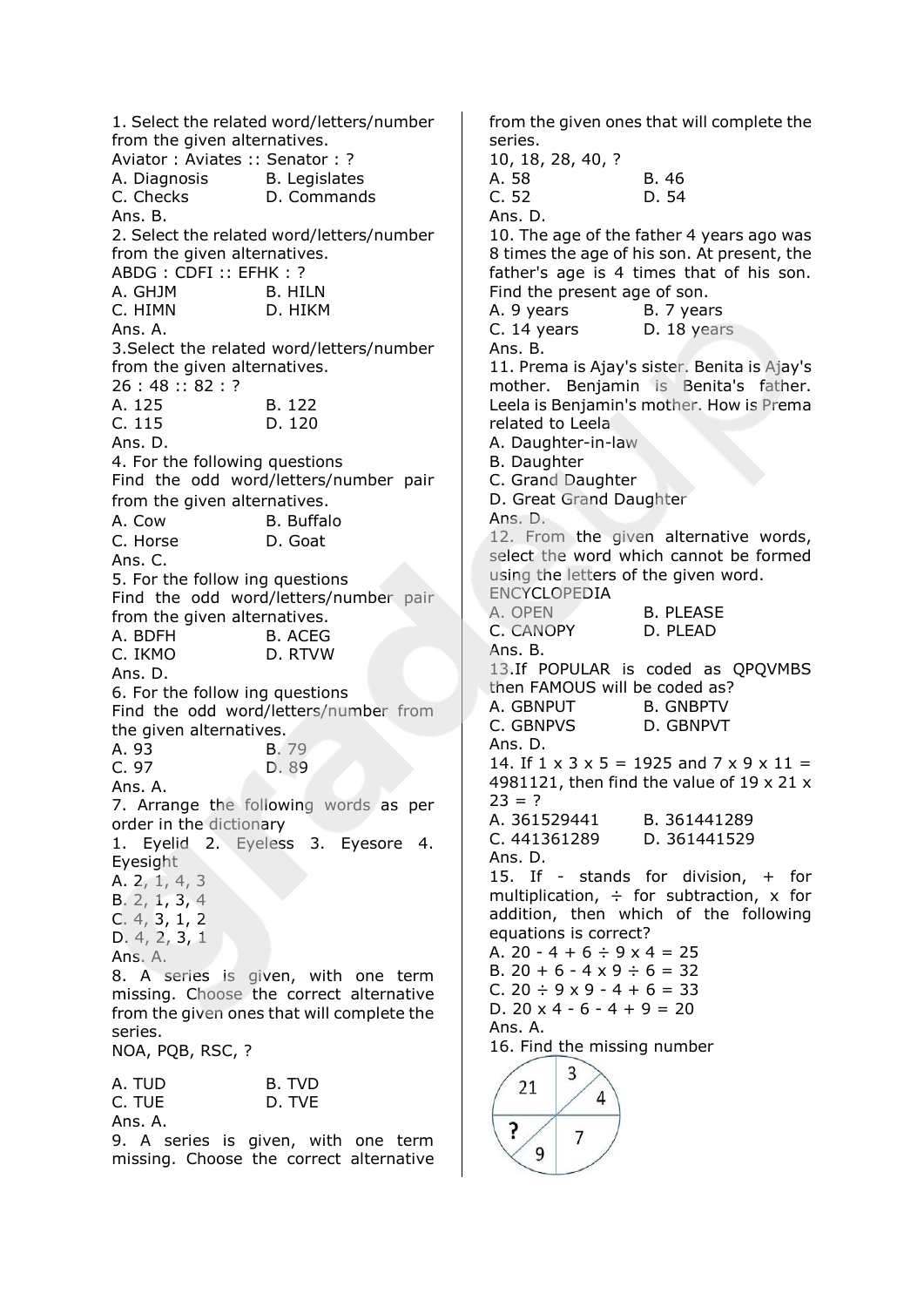| A. 15   |                                  | B. 12 |
|---------|----------------------------------|-------|
| C. 11   |                                  | D. 16 |
| Ans. B. |                                  |       |
|         | $17.0 \Omega$ Repair case plays: |       |

17. P, Q, R and S are playing a game of carrom. P, R and S, Q are partners. 'S' is to the right of 'R'. If 'R' is facing West, then 'Q' is facing which direction? A. North B. South C. East D. West

Ans. A.

18.Consider the given statement/s to be true and decide which of the given conclusions/assumptions can definitely be drawn from the given statement.

Statement: Nutritious food is delicious and good for health. Honey is nutritious. Conclusions: I. Honey is good for health.

II. Delicious foods are nutritious.

A. Only conclusion I follows

B. Only conclusion II follows

C. Neither conclusion I nor conclusion II follows

D. Both conclusion I and conclusion II follow

Ans. A.

19. How many triangles are there in the given figure?



C. 15 D. 16 Ans. D.

20.Identify the diagram that best represents the relationship among classes given below: DOCTOR, MAN, ACTOR



21.Which answer figure will complete the pattern in the figure?



Ans. B.

22. From the given answer figures, select the one in which the figure is hidden/embedded



Ans. C.

23. A piece of paper is folded and cut as shown in the figures. From the given answer figures, indicate how it will appear when opened.

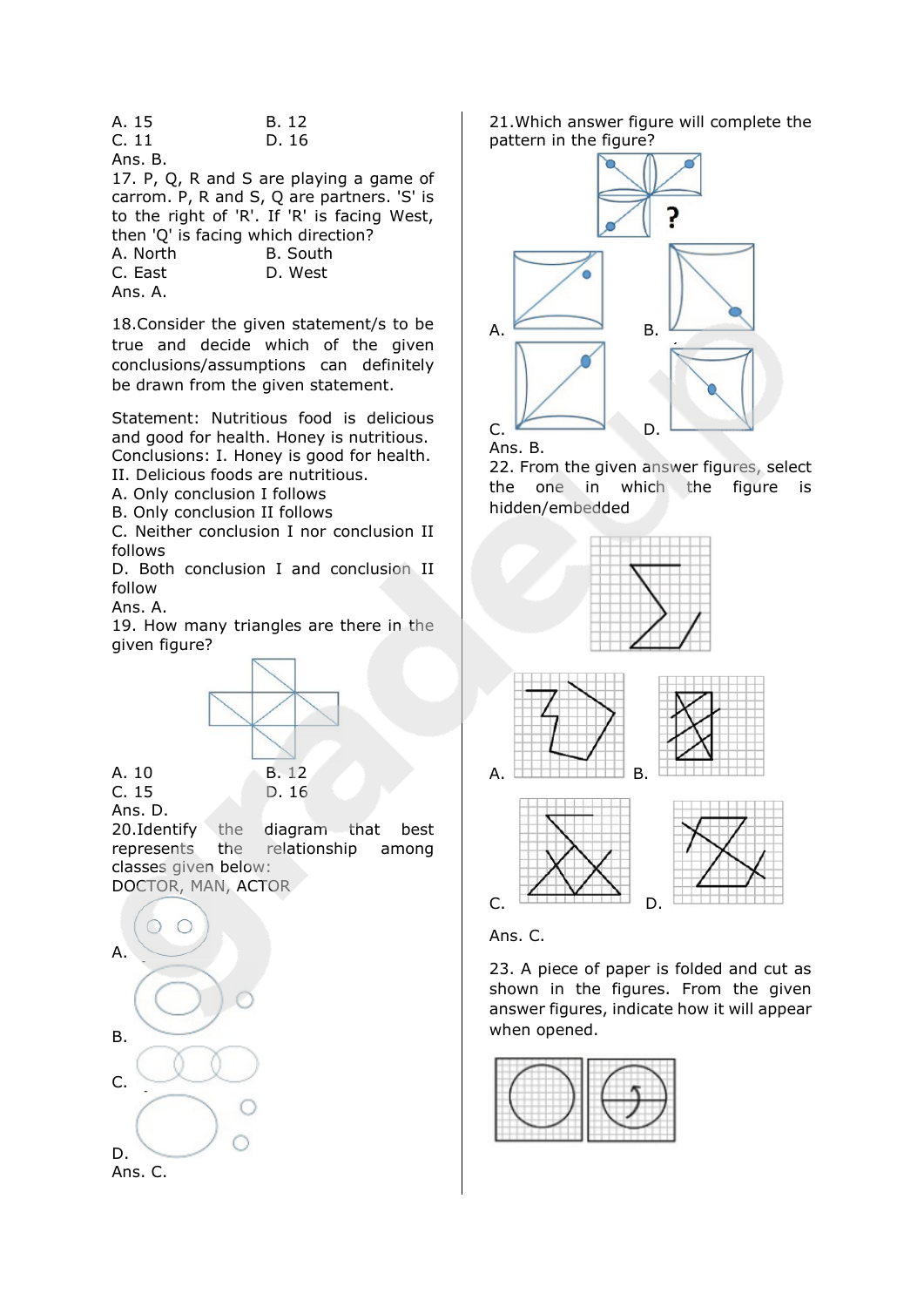

## Ans.C.

24. If a mirror is placed on the line MN, then which of the answer figures is the right image of the given figure?



25. A word is represented by only one set of numbers as given in any one of the alternatives. The sets of numbers given in the alternatives are represented by two classes of alphabets as in two matrices given below. The columns and rows of Matrix I are numbered from 0 to 4 and that of Matrix II are numbered from 5 to 9. A letter from these matrices can be represented first by its row and next by its column, e.g., 'A' can be represented by 02, 65, etc., and 'S' can be represented by 56, 68, etc.

Similarly you have to identify the set for the word 'RATE'

MATRIX I

|                | 0       | $\mathbf{1}$ | $\overline{2}$ | 3  |   |
|----------------|---------|--------------|----------------|----|---|
| $\mathbf{0}$   | Т       | $\mathsf{R}$ | $\mathsf{A}$   | F  | E |
| $\mathbf{1}$   | $\circ$ | $\mathsf{C}$ | М              | P. | 0 |
| $\overline{2}$ | E       | S            | R              | т  |   |
| 3              | M       |              | Ν              | P  | С |
|                | E       | T            |                |    | R |



|                 | 5 | 6            | 7 | 8  | 9       |
|-----------------|---|--------------|---|----|---------|
| $5\overline{)}$ | Ε | S            | Α | F  | R       |
| 6               | А | $\mathsf{R}$ | O | S  | C       |
| $\overline{7}$  | T | $\circ$      | E | P  | $\sf S$ |
| 8               | S | M            | Т | A  | N       |
| 9               | R | C            | т | F. | Ε       |
|                 |   |              |   |    |         |

A. 22, 24, 75, 99 B. 66, 77, 68, 23 C. 44, 77, 22, 87 D. 22, 77, 79, 76 Ans. A. 26.Special Drawing Rights were created by A. IBRD B. ADB D. WTO Ans. C. 27. In which of the following States India's first Green Rail Corridor was recently launched A. Karnataka B. Maharashtra C. Himachal Pradesh D. Tamil Nadu Ans. D. 28.The Andaman is separated from Nicobar by which water body?

A. 11° channel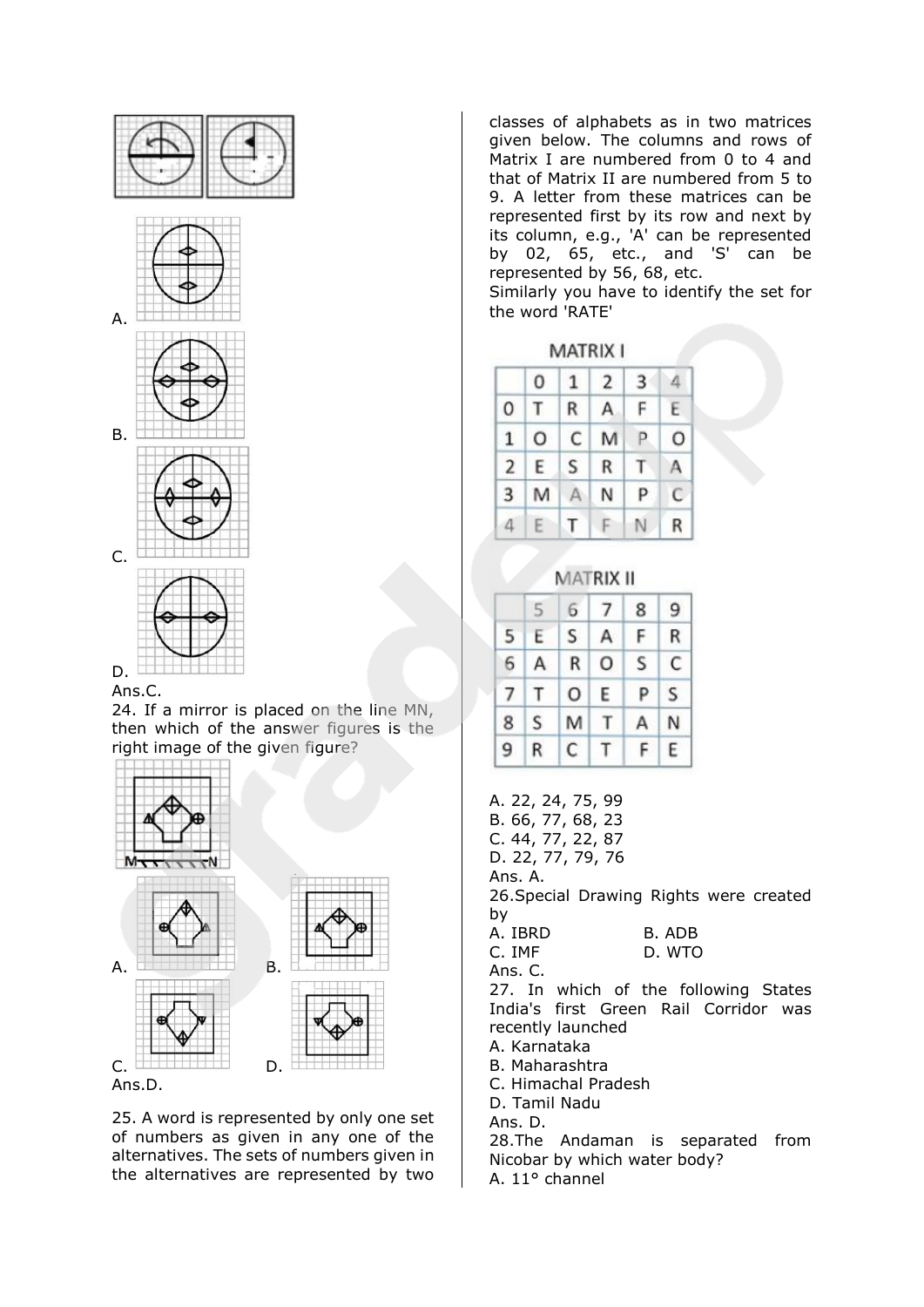B. 10° Channel C. Palk Strait D. Gulf of Mannar Ans. B. 29. The suicidal bags of the cell are A. Lysosomes B. Ribosomes C. Dictyosomes D. Phagosomes Ans. A. 30.In arc welding, Argon is used because of its A. Low reactivity with metal B. Ability to lower the melting point of the metal C. High flammability D. High calorific value Ans. A. 31. In India, which city is also known as 'City of Palaces'? A. Jaipur B. Kolkata C. Gwalior D. Udaipur Ans. B. 32. Inert gases are A. Miscible with water B. Not stable C. Chemically unreactive D. Chemically very active Ans. C. 33. Chemical name of vinegar is A. Acetone B. Acetic acid C. Formaldehyde D. Ethanol Ans. B. 34. Jalikattu is associated with which Indian festival? A. Onam B. Pongal C. Bihu D. Hornbill Ans. B. 35.Aung San Suu Kyi is the A. Prime Minister of Myanmar B. President of Myanmar C. Foreign Minister of Myanmar D. Home Minister of Myanmar Ans. C. 36. The amount of insurance cover provided by Indian Railways for passengers at a premium of Re. 1 is A. ₹ One lakh B. ₹ Fifty thousands C. ₹ Ten lakhs D. ₹ Five lakhs Ans. C. 37. The members of the Rajya Sabha are elected by

A. Elected members of the Legislative Assembly B. Elected members of Legislative Council C. The people D. Lok Sabha Ans. A. 38.Which of these is a dwarf planet? A. Neptune B. Titan C. Eris D. Hydra Ans. C. 39.The concept of joint sector implies cooperation between A. Public sector and private sector industries B. State Government and Central Government C. Domestic and Foreign Companies D. None of these Ans. A. 40.What was the chief objective of the 'Wahabi movement'? A. Forge cordial relations with the British B. Purify Islam C. Improve the condition of women D. Adopt rational education Ans. B. 41. The Ghatampur thermal power plant recently approved by Cabinet is to be setup in A. Rajasthan B. Uttar Pradesh C. Karnataka D. Madhya Pradesh Ans. B. 42.Who among the following is credited with starting the work on plant tissue culture? A. F.C. Steward B. P. Maheshwari C. P.R. White D. Haberlandt Ans. D. 43.What causes the mottling of the dental enamel ? A. High levels of chlorine in water B. High levels of nitrate in the water C. High levels of fluorides in the water D. High levels of calcium in the water Ans. C. 44.Which one of the following processes is responsible for the glittering of air bubble rising through water? A. Reflection of light B. Refraction of light C. Total internal reflection of light D. Scattering of light Ans. C.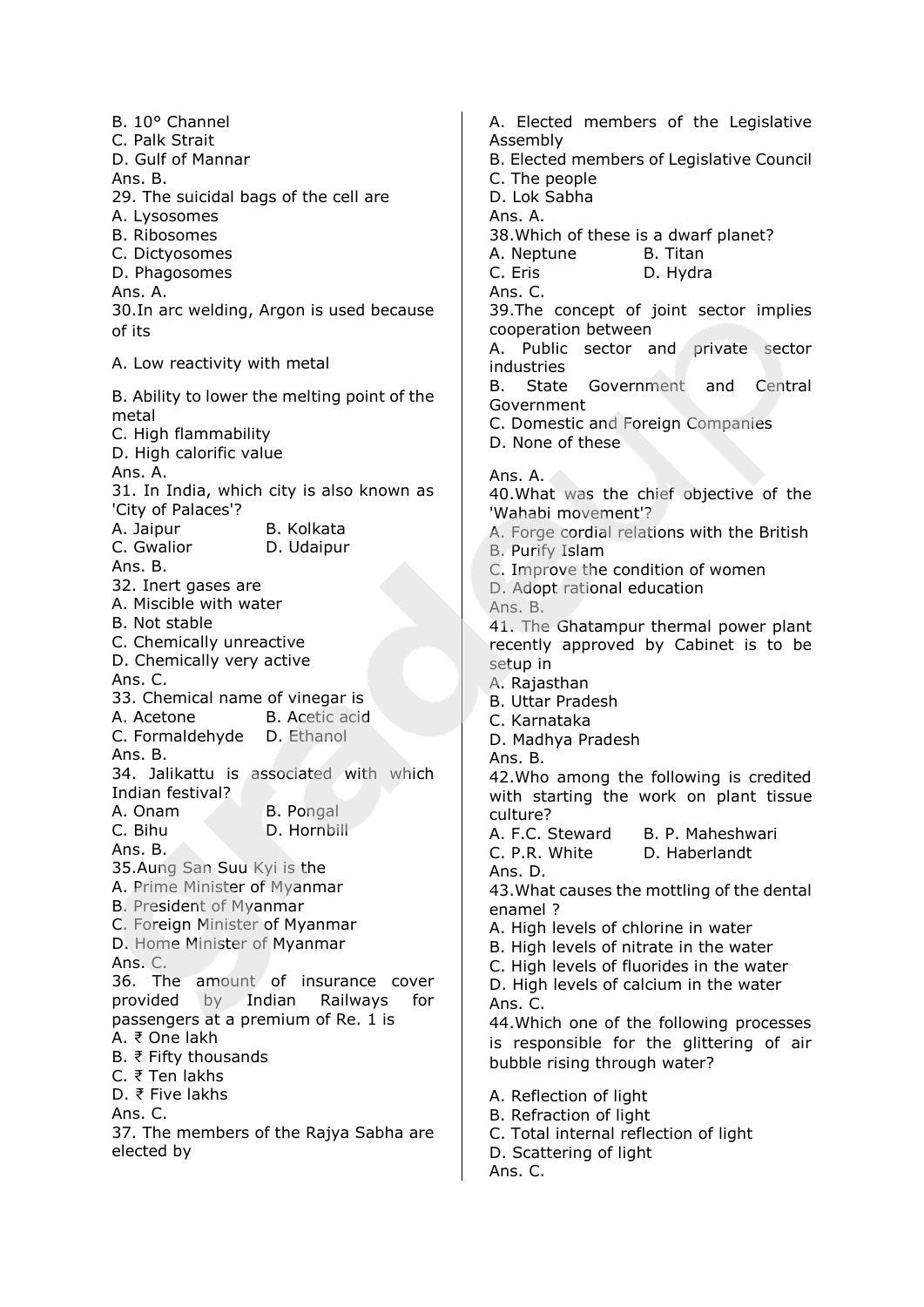45.In an optical fibre the signal is transmitted A. in a straight line path B. In a curved path C. due to total internal reflection D. Due to refraction Ans. C. 46. In IT, the method for updating the main memory as soon as a word is removed from the cache is called A. Write-through B. Write-back C. Protected-write D. Cache-write Ans. B. 47. Which one of the following is not a non-conventional source of energy? A. Solar Energy B. Natural Gas C. Wind Energy D. Tidal Power Ans. B. 48. The space shuttle which took Sunita Williams beyond earth was A. Challenger B. Galileo C. Discovery D. Voyager-2 Ans. C. 49. Selling cost have to be incurred in case of A. Perfect competition B. Monopoly C. Monopolistic Competition D. None of the given options Ans. C. 50. The earliest reference to sati custom is made in which of the following inscriptions? A. Allahabad Pillar inscription B. Eran inscription of Bhanugupta C. Aihole inscription of Pulkesin II D. Bhitan inscription of Skandgupta Ans. B. 51. Ram and Hari can cut 12 kgs nuts in 2 days. After 5 days, Hari left the work. Ram took 8 more days to cut the rest of the nuts. If total of 58 kgs of nuts were cut, the time taken by Hari to cut 10 kg of nuts is A. 1 day B. 2 days C. 3 days D. 4 days Ans. D. 52. A trader marks his goods in such a way that after allowing a discount of 10% he gains 15%. If an article costs him Rs. 720, his marked price is A. Rs.920 B. Rs.900 C. Rs.820 D. Rs.950

Ans. A. 53. If a certain amount is fully distributed among A, B & C in such a way that A receives 1/2 of the amount, B receives 1/3 of the amount and C receives ₹1200, then how much money would A receive A. 4000 B. 1600 C. 3600 D. 1800 Ans. C. 54. The selling price of an article is 8/5th of its cost price. Then the gain percentage is A. 20% B. 28% C. 60% D. 68% Ans. C. 55. If the salary of Manoj is 40% less than that of Subhash, then by how much percentage is the salary of Subhash more than that of Manoj? A.  $60%$  $66 - \frac{1}{6}$ % 4 c.  $66\frac{2}{5}\%$ 3 D. 65% Ans. C. 56. A passenger train running at the speed of 80 kms/hr leaves the railway station 6 hours after a goods train leaves and overtakes it in 4 hours. What is the speed of the goods train? A. 32 kms/hr B. 50 kms/hr C. 45 kms/hr D. 64 kms/hr Ans. A. 57. How much simple interest will Rs. 4000 earn in 18 months at 12% per annum? A. Rs.216 B. Rs.360 C. Rs.720 D. Rs.960 Ans. C. 58. If  $a + \frac{1}{a} = 2$ , *a*  $t + 1 = 2$ , then the value of 5 5  $a^5 + \frac{1}{a}$ *a*  $+\frac{1}{5}$  will be A. 0 B. 1 C. 3 D. 2 Ans. D. 59. The value of  $\left(\frac{2+\sqrt{3}}{2}-4\sqrt{3}\right)^2$  $2 - \sqrt{3}$  $\left(2+\sqrt{3}\right)^2$ .  $\left(\frac{2+\sqrt{3}}{2-\sqrt{3}}-4\sqrt{3}\right)$  is A. 36 B.  $36\sqrt{3}$ C. 49 D.  $49 + \sqrt{3}$ Ans. C.

60. The mid points of AB and AC of the Δ ABC are P and Q respectively. If  $PQ = 6$ cm, then the side BC is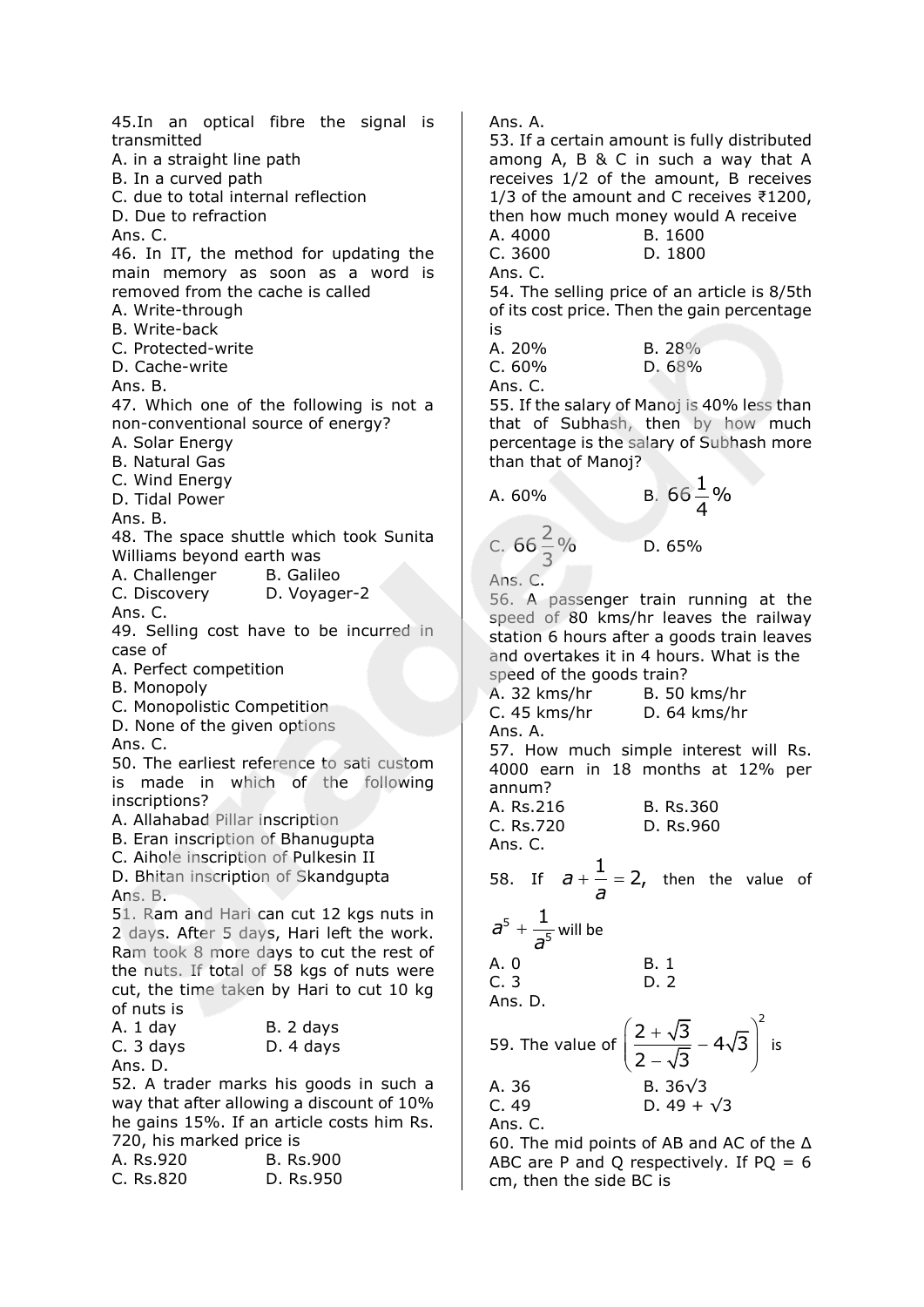A. 10 cm B. 12 cm C. 8 cm D. 14 cm Ans. B. 61. The difference between the largest and the smallest angles of a triangle whose angles are in the ratio of 5:3:10 is A. 20° B. 30° C. 50° D. 70° Ans. D. 62. If Sin $\theta = \sqrt{3}/2$  and 0° <  $\theta$  < 90°, then the value of tan( $\theta$ -15°) is A. 1 B.  $\sqrt{3}$ C.  $1/\sqrt{3}$  D.  $\sqrt{2}$ Ans. A. 63. Find the greatest number that will divide 390, 495 and 300 without leaving a remainder A. 5 B. 15 C. 25 D. 35 Ans. B. 64. The average age of 30 boys in a class is 10 years. If the age of their teacher is also included, the average increases by one year. The teacher's age in years is A. 38 B. 40 C. 30 D. 41 Ans. D. 65. The value of value of  $\frac{1}{1}$   $+$   $\frac{1}{1}$  $\frac{1}{(p-n)(n-a)}+\frac{1}{(n-q)(q-p)}$ 1  $\frac{1}{(q-p)(p-n)}$  $\frac{1}{(q-p)(p-n)}$  $\left(\begin{array}{c|c} 5. \text{ The value of} \ 1 & 1 \end{array}\right)$  $\left(\frac{1}{(p-n)(n-a)}+\frac{1}{(n-q)(q-p)}\right)$  $\binom{(p-n)(n-a)}{1}$   $\binom{(n-q)(q-p)}{1}$  $+\frac{1}{(q-p)(p-n)}$ is A. 1 B. 0 **C.**  $p + q + n$  **D.**  $2n/p + q$ Ans. B. 66.  $a^2$  *b*<sup>2</sup> *c*<sup>2</sup>  $\overline{b+c} = \overline{c+a} = \overline{a+b}$  $=\frac{b^2}{a}=\frac{1}{2}$  $\frac{a}{c} = \frac{b}{c+a} = \frac{c}{a+b}$  then  $\frac{1}{1} + \frac{1}{1} + \frac{1}{1}$  $\frac{1}{1+a}$  +  $\frac{1}{1+b}$  +  $\frac{1}{1+c}$ – is A. 1 B. 2 C. 3 D. 4 Ans. A.

67. If O is the centroid and AD, BE and CF are the three medians of Δ ABC with an area of 96 cm<sup>2</sup> then the area of  $\Delta$  BOD in  $cm<sup>2</sup>$  is

| A. 8    | B. 12 |
|---------|-------|
| C. 16   | D. 24 |
| Ans. C. |       |

68. Two chords AB and PQ of a circle intersect at D inside a circle. If  $AD = 4$ 

cm,  $DB = 6$  cm,  $QD = 3$  cm, the length of PQ is equal to A. 11 cm B. 8 cm C. 9cm D. 10 cm Ans. A. 69. If  $\frac{\text{cosec}\theta + \sin \theta}{\sin \theta} = \frac{5}{5}$  $\overline{\csc \theta - \sin \theta} = \frac{1}{3}$  $\theta$  + sin $\theta$  $\theta$  – sin $\theta$ <sup>=</sup>  $\frac{1}{1+\sin \theta} = \frac{5}{2}$  then the value of  $\overline{\csc \theta - \sin \theta}$  $\sin\theta$  is equal to A.  $\frac{1}{2}$  B.  $1/\sqrt{2}$ C.  $\sqrt{3}/2$  D. 1 Ans. A. 70. A cylindrical vessel of radius 4 cm contains water. A solid sphere of radius 3 cm is dipped into the water until it is completely immersed. The water level in the vessel will rise by A. 3.5 cm B. 2.25 cm C. 2 cm D. 3.8 cm Ans. B. 71. The angle of elevation of the top of a tower from two horizontal points (in opposite sides) at distances of 25 meter and 64 meter from the base of tower are  $x$  and 90° -  $x$  respectively. The height of the tower will be

| A. 39 m   | B. 89 m |  |
|-----------|---------|--|
| C. 1. 6 m | D. 40 m |  |

Ans. D.

72. The bar-chart is showing the number of accidents in a city during the first six month of a year. Examine the bar chart and answer the following questions –



What is the % of accidents in the month of April to the total accidents in the city ? A. 15% B. 20% C. 22% D. 24% Ans. D.

73. The bar-chart is showing the number of accidents in a city during the first six month of a year . Examine the bar chart and answer the following questions –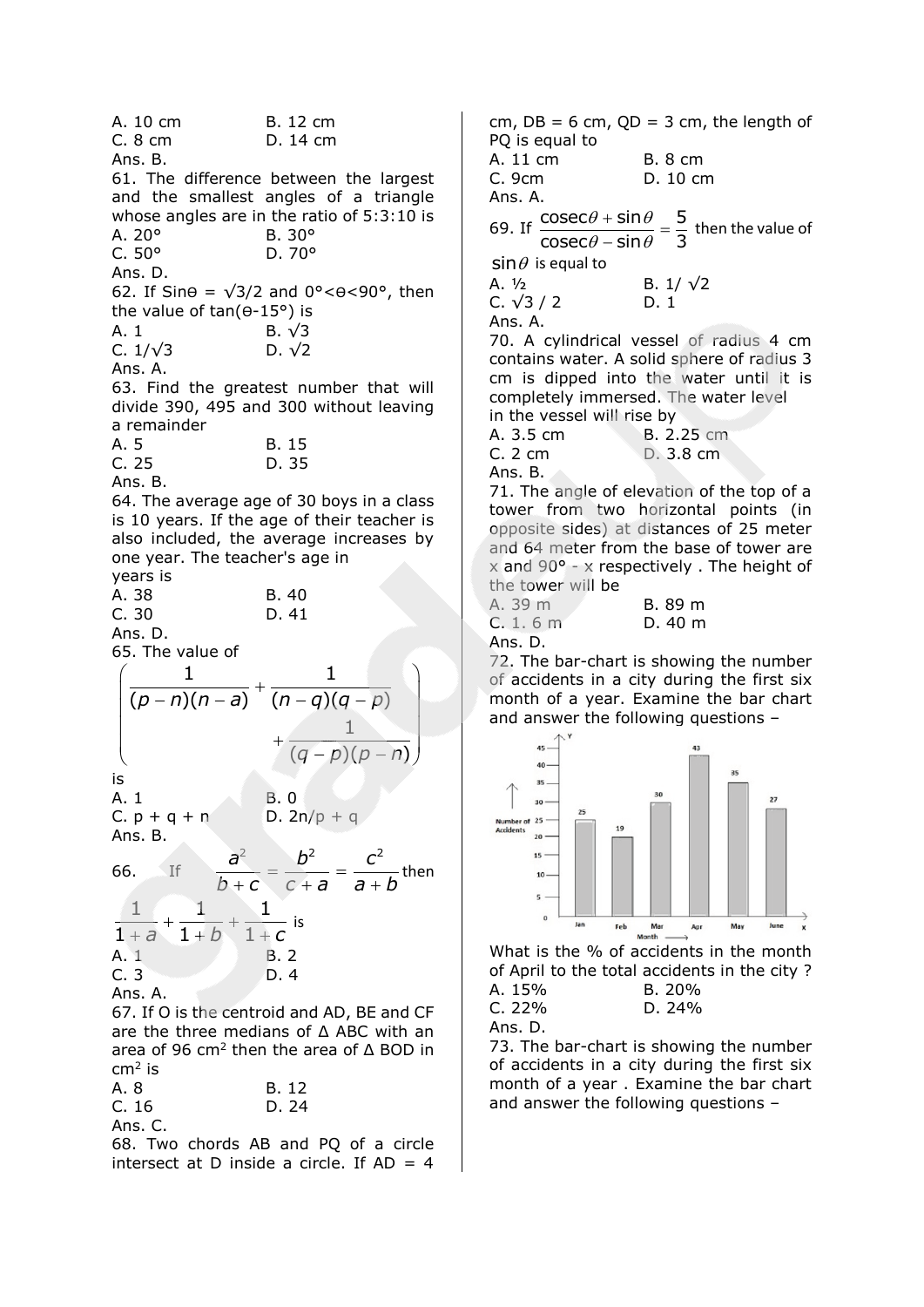

is the percentage of decrease in accidents in the month of February ?

A. 25 B. 24 C. 30 D. 27 Ans. B.

74.The bar-chart is showing the number of accidents in a city during the first six month of a year . Examine the bar chart and answer the following questions –



By what number, is the number of accidents that occurred in April is greater than the average number of accidents that occurred during the 6 months period ?

| A. 13.17 | B. 8  |
|----------|-------|
| C. 9     | D. 11 |
| Ans. A.  |       |

75.The bar-chart is showing the number of accidents in a city during the first six month of a year . Examine the bar chart and answer the following questions –



Percentage of decrease in the number of accidents from May to June is :

A. 
$$
15\frac{4}{7}\%
$$
  
\nB.  $27\frac{3}{7}\%$   
\nC.  $22\frac{6}{7}\%$   
\nD.  $18\frac{5}{7}\%$   
\nAns. C.

76.In the following question, out of the four alternatives, choose the word which best expresses the meaning of the given word and click the button

corresponding to it.

ADVERSITY

A. CHANCE B. CAPACITY C. JOY D. MISFORTUNE Ans. D.

77. In the following question, out of the four alternatives, choose the word which is opposite in meaning to the given word and click the button corresponding to it.

**TERMINATE** 

A. CONFINE B. REPEAL C. COMMENCE D. PROGRESS Ans. C.

78.Four words are given, out of which only one word is spelt correctly. Choose the correctly spelt word and click the button corresponding to it.

A. Quintessance

- B. Quintessence
- C. Quaintessence
- D. Quintassence
- Ans. B.

79.In the following questions, one part of the sentence may have an error. Find out which part of the sentence has an error and click the button corresponding to it. If the sentence is free from error, click the "No error" option.

If the farmer got a washing machine $(A)/$ his wife can(B)/do the laundry quickly(C) /No error(D)

| A. A | B.B |
|------|-----|
| C.C  | D.D |
|      |     |

Ans. B.

80. In the following questions, one part of the sentence may have an error. Find out which part of the sentence has an error and click the button corresponding to it. If the sentence is free from error, click the "No error" option.

They had often heard(A)/about the ship(B)/they have to travel on(C)/No error(D)

A. A B. B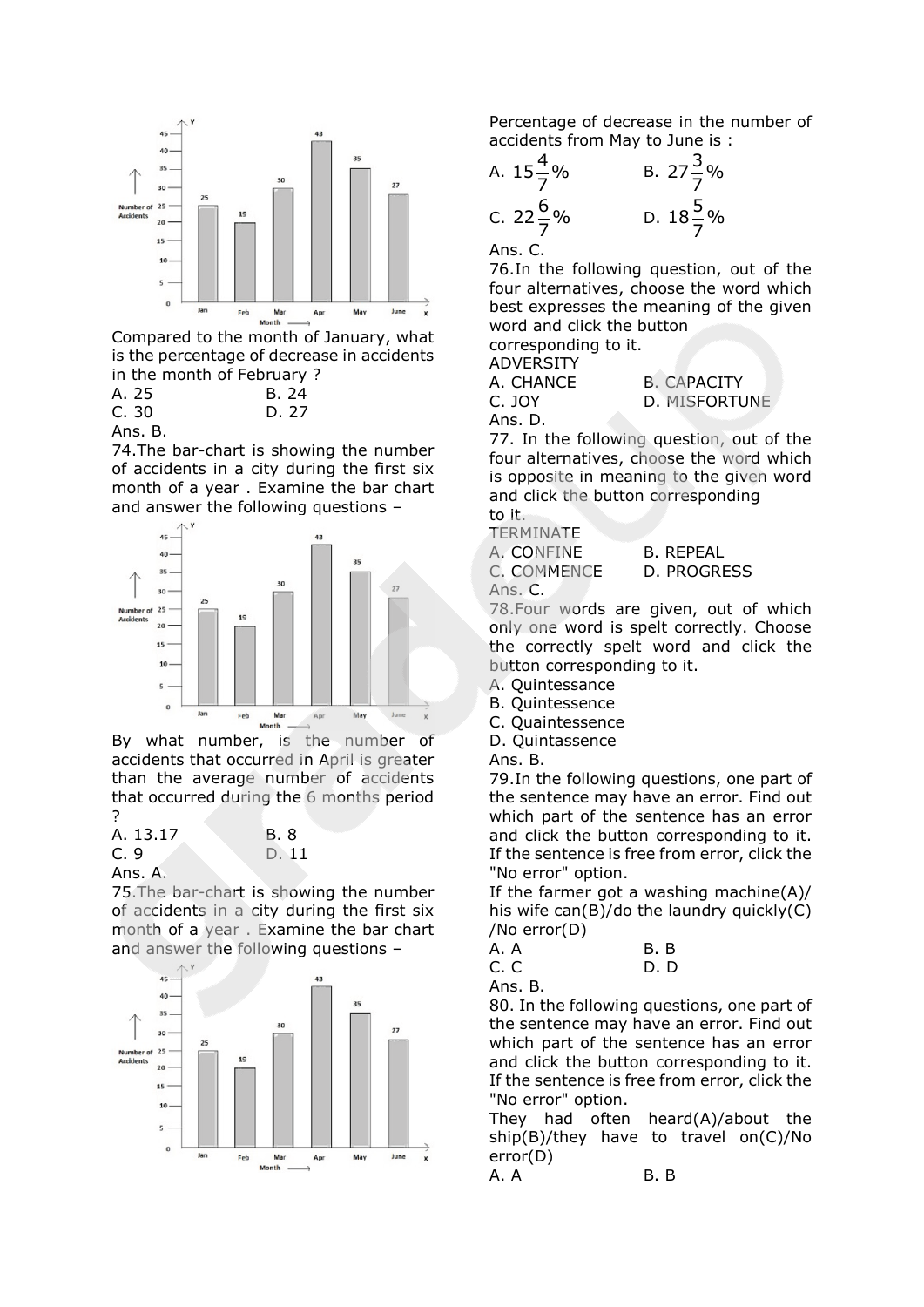Ans. D.

81. In the following questions, one part of the sentence may have an error. Find out which part of the sentence has an error and click the button corresponding to it. If the sentence is free from error, click the "No error" option.

He'd no sooner(A)/seen one continent(B)/when he saw another(C)/No error(D)

| A. A                 | <b>B.</b> B |
|----------------------|-------------|
| C.C                  | D. D        |
| $\Delta$ no $\Gamma$ |             |

Ans. C

82.The sentences given with blanks are to be filled with an appropriate word(s). Four alternatives are suggested for each question. For each question, choose the correct alternative and click the button corresponding to it.

The ship with its crew \_\_\_\_\_\_ gone to the bottom of the sea.

| A. has  | B. have |
|---------|---------|
| C. are  | D. none |
| Ans. B. |         |

83. The sentences given with blanks are to be filled with an appropriate word $(s)$ . Four alternatives are suggested for each question. For each question, choose the correct alternative and click the button corresponding to it.

The peon respectfully asked if he go there

A. may B. might C. can D. will

Ans. B.

84. The sentences given with blanks are to be filled with an appropriate word(s). Four alternatives are suggested for each question. For each question, choose the correct alternative and click the button corresponding to it.

I know \_\_\_\_\_\_ certain that he has gone to England

| <b>A.</b> with | B. of  |
|----------------|--------|
| C. by          | D. for |
| Ans. D.        |        |

85.In each of the questions, four alternatives are given for the Idiom/Phrase. Choose the alternative which best expresses the meaning of the Idiom/Phrase and click the button corresponding to it.

To eat humble pie

A. To eat an unsavoury pie

B. To be served food that is rotten

C. To yield under humiliating circumstances

D. To give in to political pressure Ans. C.

86. In each of the questions, four alternatives are given for the Idiom/Phrase. Choose the alternative which best expresses the meaning of the Idiom/Phrase and click the button corresponding to it.

To end in smoke

A. To fail

B. To create smoke

C. To end

D. To emit smoke

Ans. A.

87. In each of the questions, four alternatives are given for the Idiom/Phrase. Choose the alternative which best expresses the meaning of the Idiom/Phrase and click the button corresponding to it.

To spill the beans

A. To reveal partial truth

B. To be untidy

C. To reveal a secret

D. To conceal a fact

Ans. C.

88. Out of the four alternatives, choose the one which can be substituted for the given words/sentences and click the button corresponding to it.

Committing murder in revenge

A. Massacre B. Vendetta

C. Homicide D. Regicide

Ans. B.

89.Out of the four alternatives, choose the one which can be substituted for the given words/sentences and click the button corresponding to it.

The thing that can be easily broken

A. Amorphous B. Brittle

C. Subtle D. Solid

Ans. B.

90.Out of the four alternatives, choose the one which can be substituted for the given words/sentences and click the button corresponding to it.

An unimportant person

A. Nonagenarian B. Nonentity

C. Nonpareil D. Nonconformist Ans. B.

91. A sentence/a part of the sentence is underlined. Four alternatives are given to the underlined part which will improve the sentence. Choose the correct alternative and click the button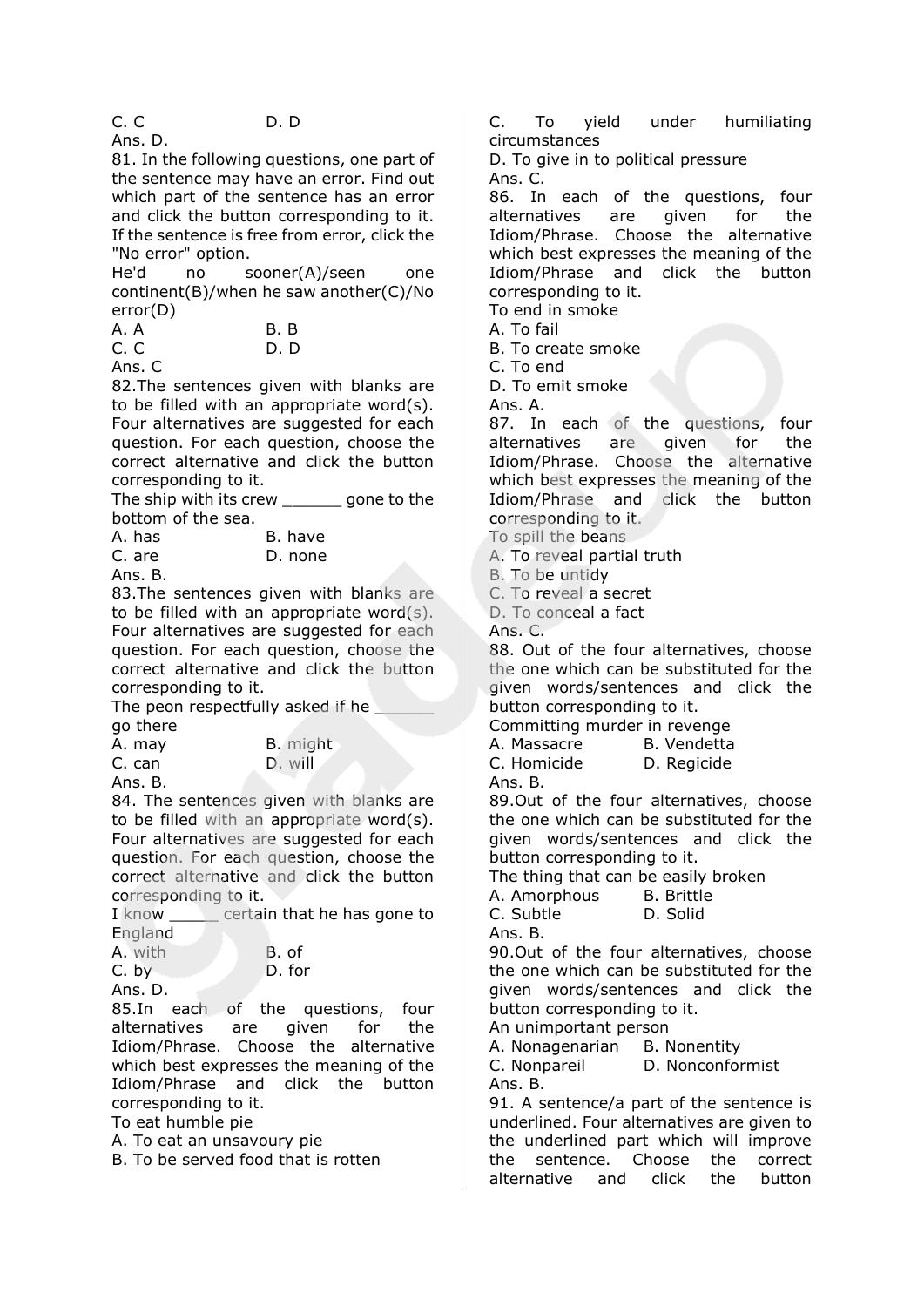corresponding to it. In case no improvement is needed, click the button corresponding to "No improvement". The tribe lived with different customs

A. on

B. by

C. through

D. No improvement

Ans. B.

92.A sentence/a part of the sentence is underlined. Four alternatives are given to the underlined part which will improve the sentence. Choose the correct alternative and click the button corresponding to it. In case no improvement is needed, click the button corresponding to "No improvement".

Dumbfounded by the accusation, he could offer no serious defence

A. correct

B. certain

C. severe

D. No improvement

Ans. D.

93.A sentence/a part of the sentence is underlined. Four alternatives are given to the underlined part which will improve the sentence. Choose the correct alternative and click the button corresponding to it. In case no improvement is needed, click the button corresponding to "No improvement".

Ramu never makes at least a century each time he plays cricket

A. seldom

B. forever

C. always

D. No improvement

Ans. C.

94. A sentence/a part of the sentence is underlined. Four alternatives are given to the underlined part which will improve the sentence. Choose the correct alternative and click the button corresponding to it. In case no improvement is needed, click the button corresponding to "No improvement".

He is given to gambling and drinking

A. given away

B. given in

C. given up

D. No improvement

Ans. D.

95. A sentence/a part of the sentence is underlined. Four alternatives are given to the underlined part which will improve the sentence. Choose the correct alternative and click the button corresponding to it. In case no improvement is needed, click the button corresponding to "No improvement".

I would soon walk than stand in the cold waiting for the bus

A. hardly

B. longer

C. sooner

D. No improvement

Ans. C.

96. A passage is given with 5 questions following it. Read the passage carefully and choose the best answer to each out of the four alternatives and click the button corresponding to it.

The stranger agreed to join Robin's band only on one condition. He wanted to join a competition of shooting arrows with Robin. If he was defeated in that competition, he would gladly join Robin and his men. Soon arrangements for the competition was made. Robin's men carved bull's eye on the trunk of a tree at a distance of about fifty yards. Taking out his bow and arrow the man carefully shot an arrow which struck right into the centre of the bull's eye. Robin's men were surprised at the man's skill. Then Robin took the bow and shot an arrow which not only hit the bull's eye in the centre but broke the strangers arrow in the middle. Robin thus proved that he had better skills than the stranger. The stranger was amazed to see this and said," I have never seen such a skill in all my life. it will be a pleasure for me to join you and your men. My name is John Little. Robin and his men gladly welcomed him. But Robin said that from then on he would be known as Little John.

What was the stranger's condition for joining Robin's band?

A. Only if he and Robin have a competition of shooting arrows

B. Only if he is defeated by Robin in a competition of shooting arrows

C. Only if he should be better than Robin in shooting arrows

D. Only if Robin would let him be better at shooting arrows

Ans. B.

97. A passage is given with 5 questions following it. Read the passage carefully and choose the best answer to each out of the four alternatives and click the button corresponding to it.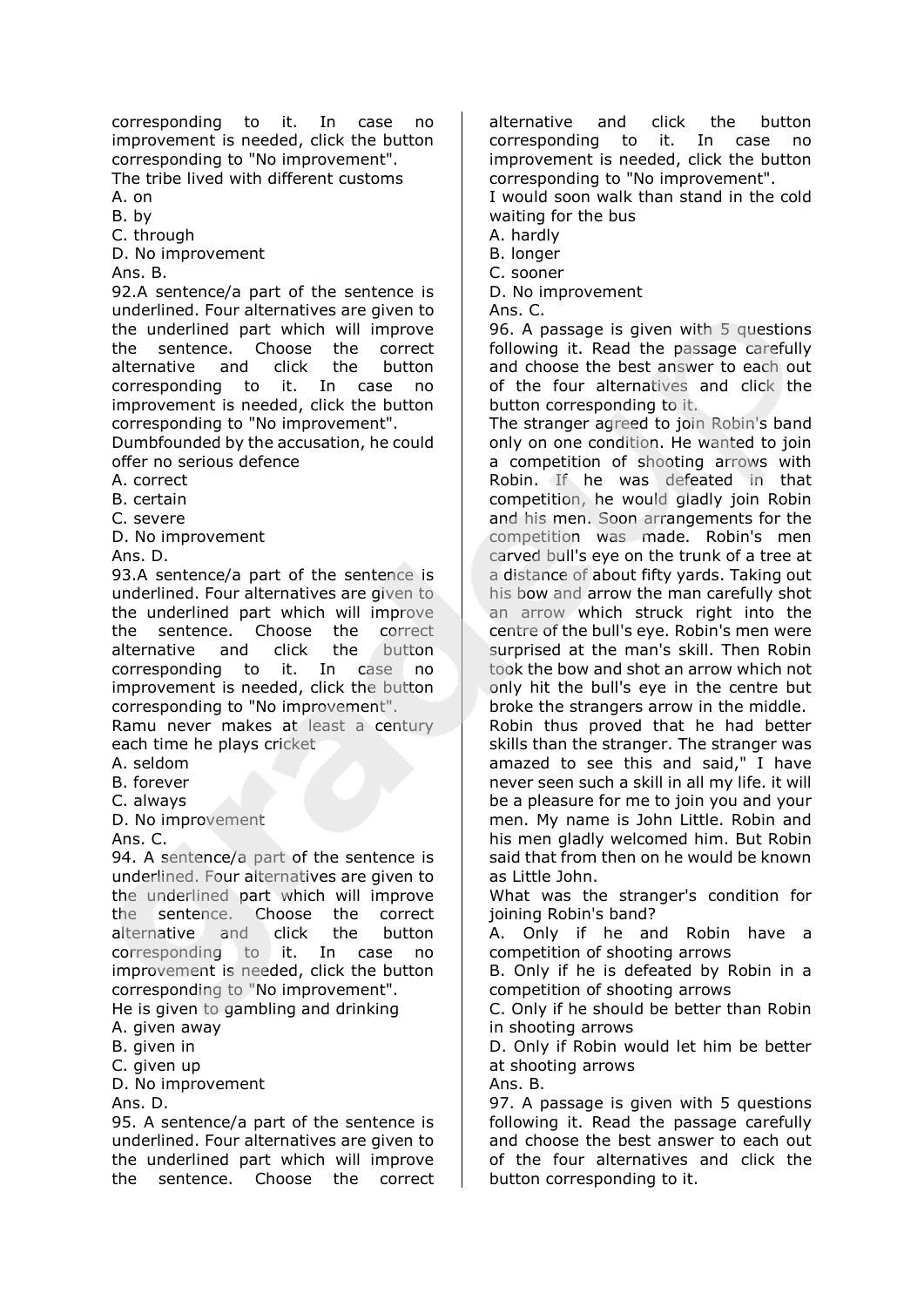The stranger agreed to join Robin's band only on one condition. He wanted to join a competition of shooting arrows with Robin. If he was defeated in that competition, he would gladly join Robin and his men. Soon arrangements for the competition was made. Robin's men carved bull's eye on the trunk of a tree at a distance of about fifty yards. Taking out his bow and arrow the man carefully shot an arrow which struck right into the centre of the bull's eye. Robin's men were surprised at the man's skill. Then Robin took the bow and shot an arrow which not only hit the bull's eye in the centre but broke the strangers arrow in the middle. Robin thus proved that he had better skills than the stranger. The stranger was amazed to see this and said," I have never seen such a skill in all my life. it will be a pleasure for me to join you and your men. My name is John Little. Robin and his men gladly welcomed him. But Robin said that from then on he would be known as Little John.

What did Robin's men do?

A. They refused to let the stranger prove his skills

B. They sent the stranger away

C. They made arrangements for the competition

D. They made the stranger prove his skill Ans. C.

98. A passage is given with 5 questions following it. Read the passage carefully and choose the best answer to each out of the four alternatives and click the button corresponding to it.

The stranger agreed to join Robin's band only on one condition. He wanted to join a competition of shooting arrows with Robin. If he was defeated in that competition, he would gladly join Robin and his men. Soon arrangements for the competition was made. Robin's men carved bull's eye on the trunk of a tree at a distance of about fifty yards. Taking out his bow and arrow the man carefully shot an arrow which struck right into the centre of the bull's eye. Robin's men were surprised at the man's skill. Then Robin took the bow and shot an arrow which not only hit the bull's eye in the centre but broke the strangers arrow in the middle. Robin thus proved that he had better skills than the stranger. The stranger was amazed to see this and said," I have never seen such a skill in all my life. it will be a pleasure for me to join you and your men. My name is John Little. Robin and his men gladly welcomed him. But Robin said that from then on he would be known as Little John.

How did the stranger know that Robin had better skill than him?

A. When Robin's arrow hit the bull's eye

B. When Robin agreed to let him compete with him

C. When Robin beat him in the competition

D. When Robin's arrow hit the bull's eye and broke the stranger's arrow

Ans. D.

99.A passage is given with 5 questions following it. Read the passage carefully and choose the best answer to each out of the four alternatives and click the button corresponding to it.

The stranger agreed to join Robin's band only on one condition. He wanted to join a competition of shooting arrows with Robin. If he was defeated in that competition, he would gladly join Robin and his men. Soon arrangements for the competition was made. Robin's men carved bull's eye on the trunk of a tree at a distance of about fifty yards. Taking out his bow and arrow the man carefully shot an arrow which struck right into the centre of the bull's eye. Robin's men were surprised at the man's skill. Then Robin took the bow and shot an arrow which not only hit the bull's eye in the centre but broke the strangers arrow in the middle.

Robin thus proved that he had better skills than the stranger. The stranger was amazed to see this and said," I have never seen such a skill in all my life. it will be a pleasure for me to join you and your men. My name is John Little. Robin and his men gladly welcomed him. But Robin said that from then on he would be known as Little John.

What name did Robin give him? A. Robin Little B. John Little C. Robin D. Little John Ans. D.

100.A passage is given with 5 questions following it. Read the passage carefully and choose the best answer to each out of the four alternatives and click the button corresponding to it.